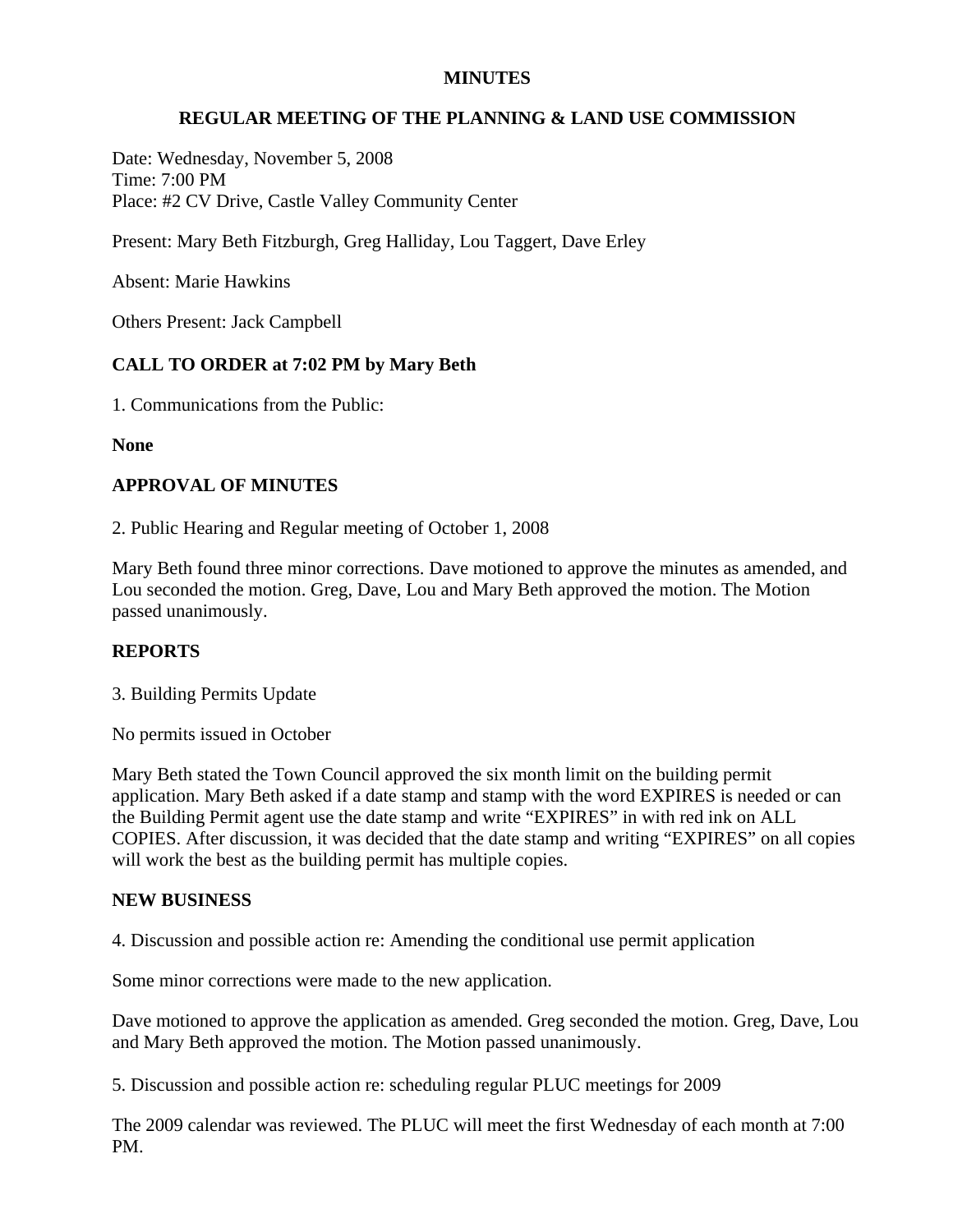Greg motioned to approve the schedule for the 2009 meetings. Lou seconded the motion. Greg, Dave, Lou and Mary Beth approved the motion. The Motion passed unanimously.

# **OLD BUSINESS**

6. Discussion and possible action re: Amending ordinance 85-3 regarding the conditional use permit process, designating land use authorities, and designating an appeal authority. Tabled

Dave motioned to untable this item. Lou seconded the motion. Greg, Dave, Lou and Mary Beth approved the motion. The Motion passed unanimously.

The members discussed the attorney's response. The table he prepared is to be included as reference only. Mary Beth asked to follow Town Council's example in using illustrations. The table will be in Section 1.2.6

There was a discussion on having the PLUC Chair approve routine Conditional Use Permit (CUP) Applications instead of the PLUC Clerk. This could be problematic since the PLUC is the appeal authority for routine designations of CUP Applications. It was suggested that it would be more reasonable for the Town Clerk to handle routine CUP Applications and report any approved routine applications to the PLUC. Jack is worried if a routine CUP is approved with out any review the appeal may not be valid. Dave agrees there needs to be balance. Dave wants to have the PLUC as the appeal authority and the PLUC Chair to approve routine CUP applications. After some discussion of the various options it was decided that the Building Permit Agent should approve routine CUP Applications if willing.

Another correction was suggested for the conditional use permit application. It was suggested that a line be included on page one asking, "Please provide a brief description of the proposed use/business".

Greg motioned to approve the Conditional Use Permit Application with the corrections and additions. Dave seconded the motion. Greg, Dave, Lou and Mary Beth approved the motion. The Motion passed unanimously.

The pages with changes to 85-3 were reviewed. Discussion was held on metallic storage tanks. Marie had concerns about them being reflective. Greg suggested using the phrase "non reflective, flat finish colored to be similar to surrounding soil and vegetation" instead.

Again the table prepared by attorney was reviewed. It was agreed to move the routine Conditional Use Permit to the Building Permit Agent's Column.

Greg motioned to retable this item. Dave seconded the motion. Greg, Dave, Lou and Mary Beth approved the motion. The Motion passed unanimously.

7. Discussion re: reviewing and amending town ordinances that limit the number of livestock which can be kept on 5 acres of land (Greg) tabled

Lou motioned to untable this item. Dave seconded the motion. Greg, Dave, Lou and Mary Beth approved the motion. The Motion passed unanimously.

Mary Beth stated she had received an inquiry from a lot owner wanting to start a no-kill shelter for dogs. Currently there is no limit on the number of dogs a lot owner can have. In 85-3, on pg 10, Section E it states, "raising or boarding of livestock for sale or compensation" needs a conditional